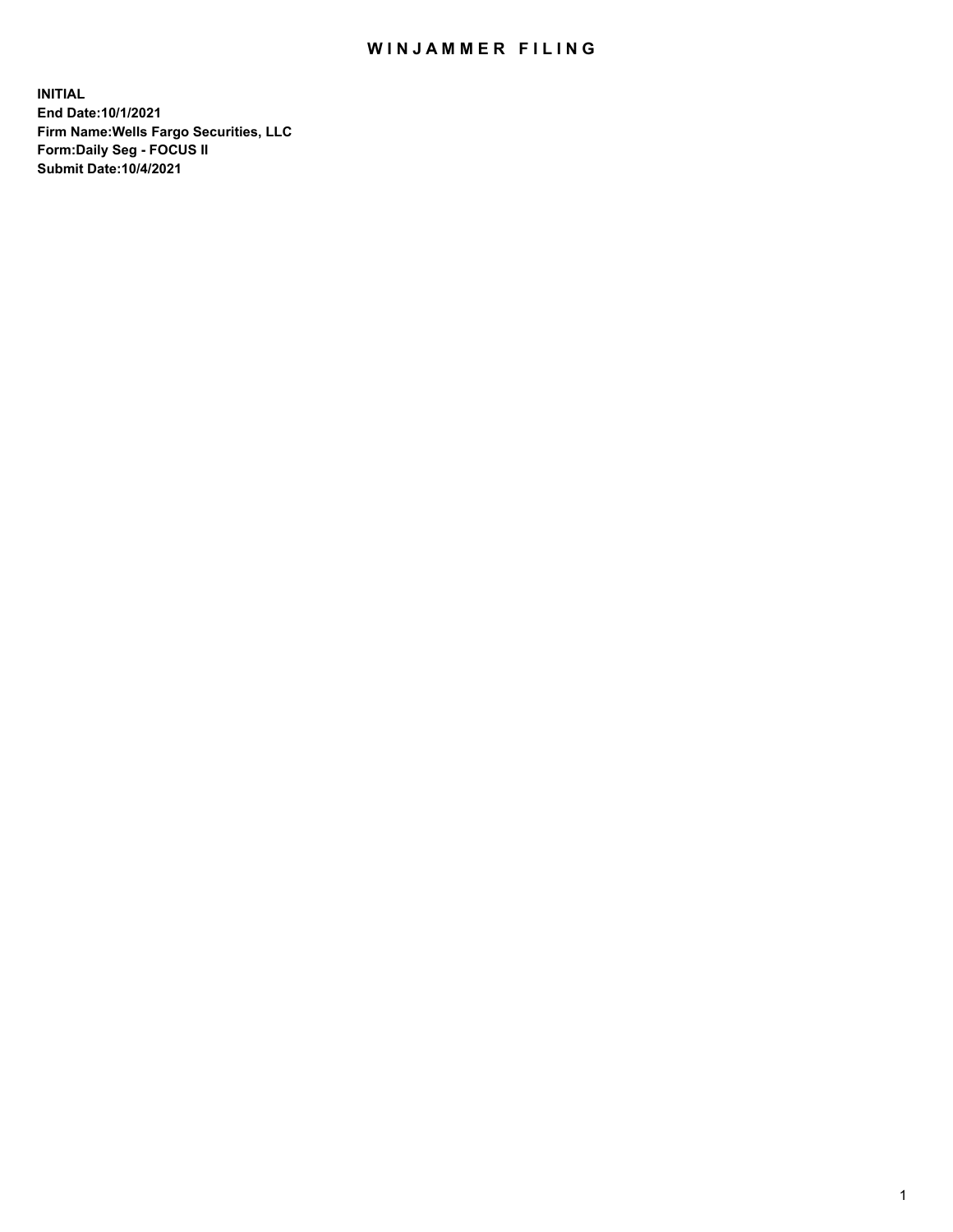**INITIAL End Date:10/1/2021 Firm Name:Wells Fargo Securities, LLC Form:Daily Seg - FOCUS II Submit Date:10/4/2021 Daily Segregation - Cover Page**

| Name of Company                                                                                                                                                                                                                                                                                                                | <b>Wells Fargo Securities LLC</b>                           |
|--------------------------------------------------------------------------------------------------------------------------------------------------------------------------------------------------------------------------------------------------------------------------------------------------------------------------------|-------------------------------------------------------------|
| <b>Contact Name</b>                                                                                                                                                                                                                                                                                                            | <b>James Gnall</b>                                          |
| <b>Contact Phone Number</b>                                                                                                                                                                                                                                                                                                    | 917-699-6822                                                |
| <b>Contact Email Address</b>                                                                                                                                                                                                                                                                                                   | james.w.gnall@wellsfargo.com                                |
| FCM's Customer Segregated Funds Residual Interest Target (choose one):<br>a. Minimum dollar amount: ; or<br>b. Minimum percentage of customer segregated funds required:% ; or<br>c. Dollar amount range between: and; or<br>d. Percentage range of customer segregated funds required between:% and%.                         | 125,000,000<br><u>0</u><br>0 <sub>0</sub><br>0 <sub>0</sub> |
| FCM's Customer Secured Amount Funds Residual Interest Target (choose one):<br>a. Minimum dollar amount: ; or<br>b. Minimum percentage of customer secured funds required:%; or<br>c. Dollar amount range between: and; or<br>d. Percentage range of customer secured funds required between:% and%.                            | 35,000,000<br><u>0</u><br>00<br>0 <sub>0</sub>              |
| FCM's Cleared Swaps Customer Collateral Residual Interest Target (choose one):<br>a. Minimum dollar amount: ; or<br>b. Minimum percentage of cleared swaps customer collateral required:% ; or<br>c. Dollar amount range between: and; or<br>d. Percentage range of cleared swaps customer collateral required between:% and%. | 360,000,000<br><u>0</u><br>0 <sub>0</sub><br>0 <sub>0</sub> |

Attach supporting documents CH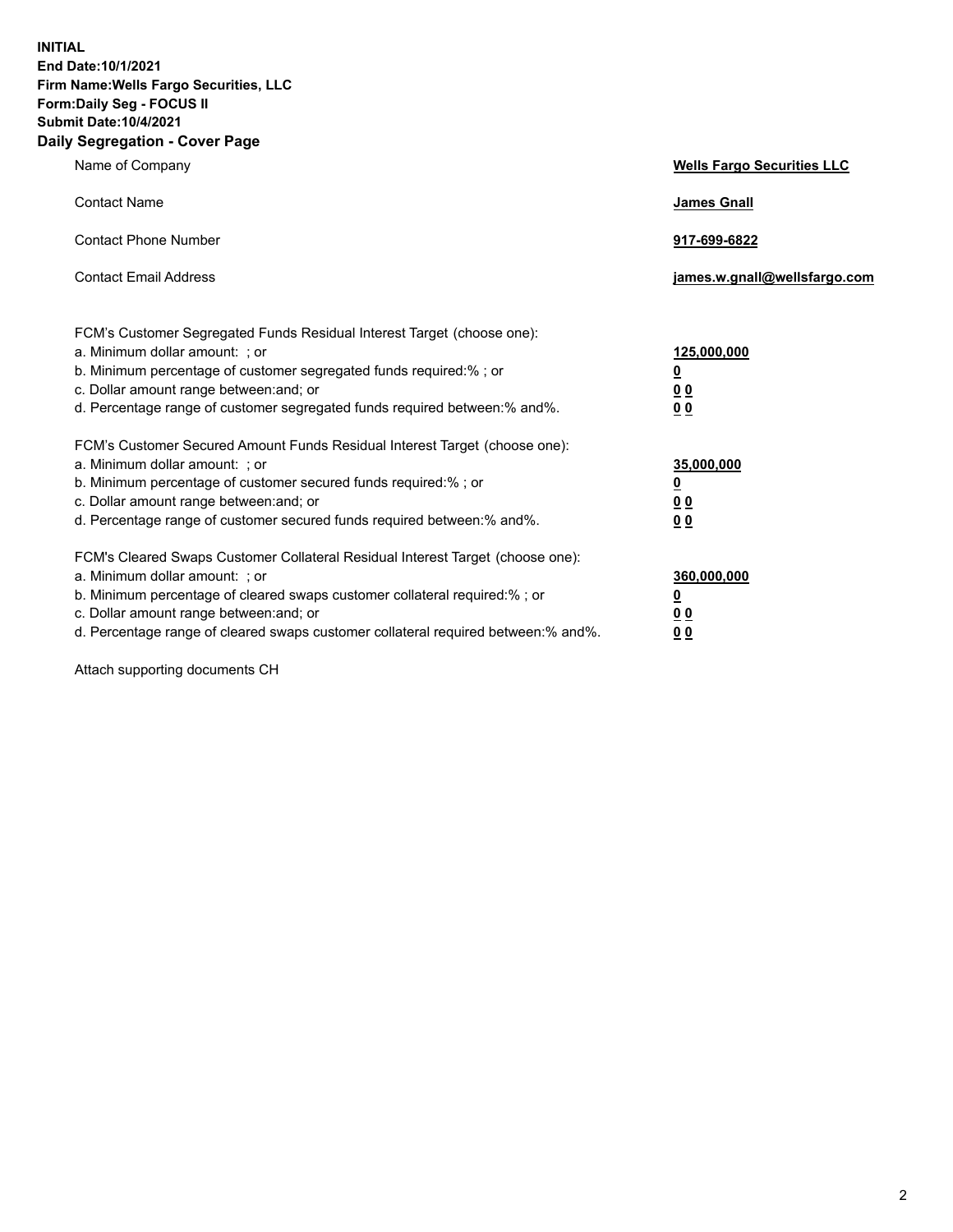**INITIAL End Date:10/1/2021 Firm Name:Wells Fargo Securities, LLC Form:Daily Seg - FOCUS II Submit Date:10/4/2021**

## **Daily Segregation - Secured Amounts**

|                               | Foreign Futures and Foreign Options Secured Amounts                                         |                                    |
|-------------------------------|---------------------------------------------------------------------------------------------|------------------------------------|
|                               | Amount required to be set aside pursuant to law, rule or regulation of a foreign            | $0$ [7305]                         |
|                               | government or a rule of a self-regulatory organization authorized thereunder                |                                    |
| 1.                            | Net ledger balance - Foreign Futures and Foreign Option Trading - All Customers             |                                    |
|                               | A. Cash                                                                                     | 190,446,993 [7315]                 |
|                               | B. Securities (at market)                                                                   | 211,681,986 [7317]                 |
| 2.                            | Net unrealized profit (loss) in open futures contracts traded on a foreign board of trade   | 33,445,240 [7325]                  |
| 3.                            | Exchange traded options                                                                     |                                    |
|                               | a. Market value of open option contracts purchased on a foreign board of trade              | 1,023,414 [7335]                   |
|                               | b. Market value of open contracts granted (sold) on a foreign board of trade                | -220,824 [7337]                    |
| 4.                            | Net equity (deficit) (add lines 1. 2. and 3.)                                               | 436,376,809 [7345]                 |
| 5.                            | Account liquidating to a deficit and account with a debit balances - gross amount           | 8,312,126 [7351]                   |
|                               | Less: amount offset by customer owned securities                                            | -8,311,693 [7352] 433 [7354]       |
| 6.                            | Amount required to be set aside as the secured amount - Net Liquidating Equity              | 436,377,242 [7355]                 |
|                               | Method (add lines 4 and 5)                                                                  |                                    |
| 7.                            | Greater of amount required to be set aside pursuant to foreign jurisdiction (above) or line | 436, 377, 242 [7360]               |
|                               | 6.                                                                                          |                                    |
|                               | FUNDS DEPOSITED IN SEPARATE REGULATION 30.7 ACCOUNTS                                        |                                    |
| 1.                            | Cash in banks                                                                               |                                    |
|                               | A. Banks located in the United States                                                       | 54,031,962 [7500]                  |
|                               | B. Other banks qualified under Regulation 30.7                                              | 37,876,074 [7520] 91,908,036       |
|                               |                                                                                             | [7530]                             |
| 2.                            | <b>Securities</b>                                                                           |                                    |
|                               | A. In safekeeping with banks located in the United States                                   | 110,741,517 [7540]                 |
|                               | B. In safekeeping with other banks qualified under Regulation 30.7                          | 0 [7560] 110,741,517 [7570]        |
| 3.                            | Equities with registered futures commission merchants                                       |                                    |
|                               | A. Cash                                                                                     | <b>-9,251,657</b> [7580]           |
|                               | <b>B.</b> Securities                                                                        | 120,953,056 [7590]                 |
|                               | C. Unrealized gain (loss) on open futures contracts                                         | 25,653,972 [7600]                  |
|                               | D. Value of long option contracts                                                           | 1,023,414 [7610]                   |
|                               | E. Value of short option contracts                                                          | -220,824 [7615] 138,157,961 [7620] |
| 4.                            | Amounts held by clearing organizations of foreign boards of trade                           |                                    |
|                               | A. Cash                                                                                     | $0$ [7640]                         |
|                               | <b>B.</b> Securities                                                                        | $0$ [7650]                         |
|                               | C. Amount due to (from) clearing organization - daily variation                             | $0$ [7660]                         |
|                               | D. Value of long option contracts                                                           | $0$ [7670]                         |
|                               | E. Value of short option contracts                                                          | 0 [7675] 0 [7680]                  |
| 5.                            | Amounts held by members of foreign boards of trade                                          |                                    |
|                               | A. Cash                                                                                     | 13,870,402 [7700]                  |
|                               | <b>B.</b> Securities                                                                        | 200,102,938 [7710]                 |
|                               | C. Unrealized gain (loss) on open futures contracts                                         | $-10,925,113$ [7720]               |
|                               | D. Value of long option contracts                                                           | $0$ [7730]                         |
|                               | E. Value of short option contracts                                                          | 0 [7735] 203,048,227 [7740]        |
| 6.                            | Amounts with other depositories designated by a foreign board of trade                      | 0 [7760]                           |
| 7.                            | Segregated funds on hand                                                                    | $0$ [7765]                         |
| 8.                            | Total funds in separate section 30.7 accounts                                               | 543,855,741 [7770]                 |
| 9.                            | Excess (deficiency) Set Aside for Secured Amount (subtract line 7 Secured Statement         | 107,478,499 [7380]                 |
|                               | Page 1 from Line 8)                                                                         |                                    |
| $\overline{A}$ $\overline{C}$ |                                                                                             |                                    |

- 10. Management Target Amount for Excess funds in separate section 30.7 accounts **35,000,000** [7780]
- 11. Excess (deficiency) funds in separate 30.7 accounts over (under) Management Target **72,478,499** [7785]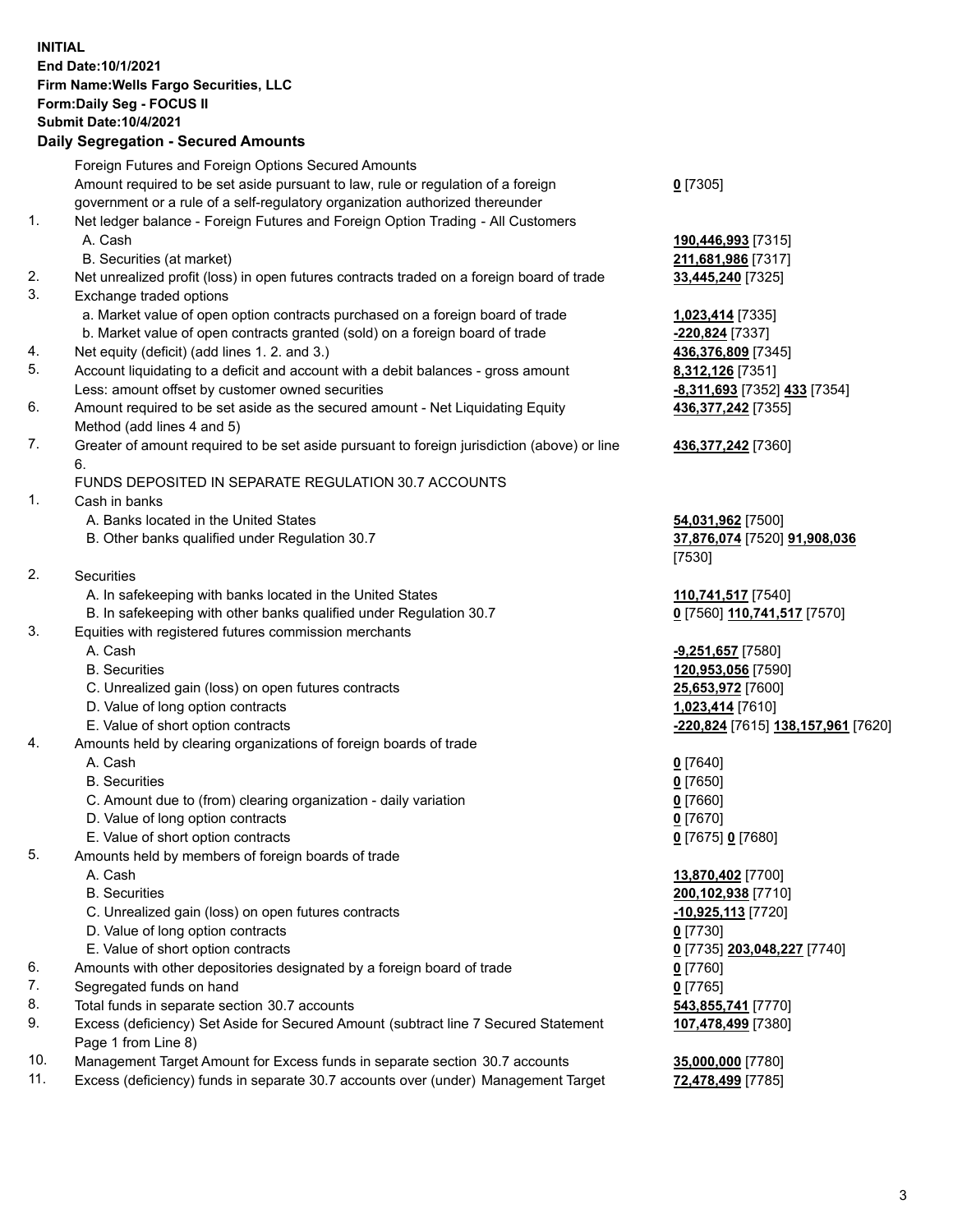**INITIAL End Date:10/1/2021 Firm Name:Wells Fargo Securities, LLC Form:Daily Seg - FOCUS II Submit Date:10/4/2021 Daily Segregation - Segregation Statement** SEGREGATION REQUIREMENTS(Section 4d(2) of the CEAct) 1. Net ledger balance A. Cash **3,417,312,793** [7010] B. Securities (at market) **1,748,569,071** [7020] 2. Net unrealized profit (loss) in open futures contracts traded on a contract market **-334,201,121** [7030] 3. Exchange traded options A. Add market value of open option contracts purchased on a contract market **2,418,384,272** [7032] B. Deduct market value of open option contracts granted (sold) on a contract market **-2,339,039,221** [7033] 4. Net equity (deficit) (add lines 1, 2 and 3) **4,911,025,794** [7040] 5. Accounts liquidating to a deficit and accounts with debit balances - gross amount **178,927,935** [7045] Less: amount offset by customer securities **-178,506,018** [7047] **421,917** [7050] 6. Amount required to be segregated (add lines 4 and 5) **4,911,447,711** [7060] FUNDS IN SEGREGATED ACCOUNTS 7. Deposited in segregated funds bank accounts A. Cash **197,089,754** [7070] B. Securities representing investments of customers' funds (at market) **600,284,703** [7080] C. Securities held for particular customers or option customers in lieu of cash (at market) **221,493,967** [7090] 8. Margins on deposit with derivatives clearing organizations of contract markets A. Cash **2,513,788,860** [7100] B. Securities representing investments of customers' funds (at market) **379,912,935** [7110] C. Securities held for particular customers or option customers in lieu of cash (at market) **1,527,075,104** [7120] 9. Net settlement from (to) derivatives clearing organizations of contract markets **-101,708,994** [7130] 10. Exchange traded options A. Value of open long option contracts **2,418,384,272** [7132] B. Value of open short option contracts **-2,339,039,221** [7133] 11. Net equities with other FCMs A. Net liquidating equity **0** [7140] B. Securities representing investments of customers' funds (at market) **0** [7160] C. Securities held for particular customers or option customers in lieu of cash (at market) **0** [7170] 12. Segregated funds on hand **0** [7150] 13. Total amount in segregation (add lines 7 through 12) **5,417,281,380** [7180]

- 14. Excess (deficiency) funds in segregation (subtract line 6 from line 13) **505,833,669** [7190]
- 15. Management Target Amount for Excess funds in segregation **125,000,000** [7194]
- 16. Excess (deficiency) funds in segregation over (under) Management Target Amount Excess

**380,833,669** [7198]